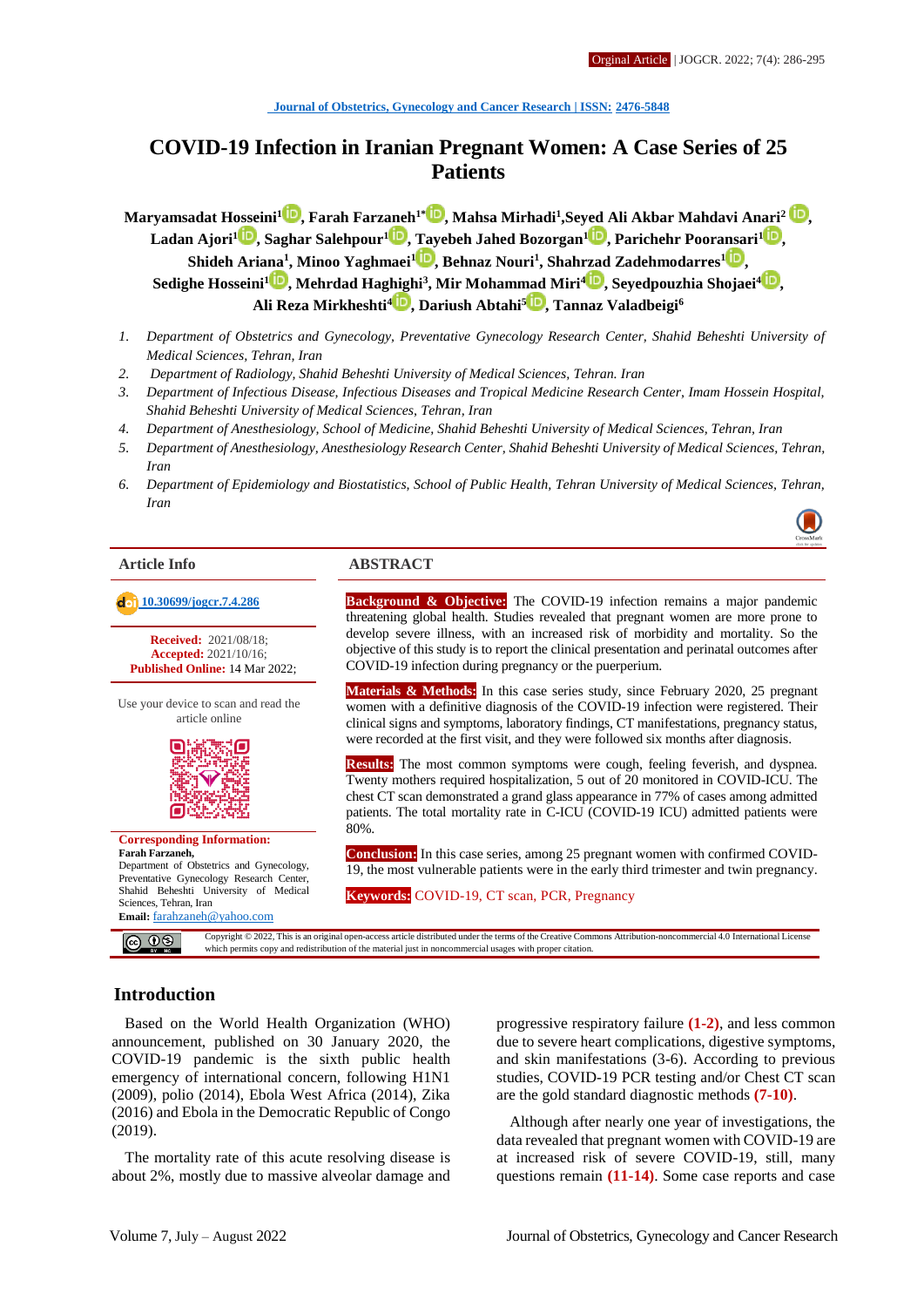series lead to overestimating risks because outpatients or uncomplicated pregnant women are not considered.

The aim of this case series is to report the outcome of 25 pregnant women infected with COVID-19 registered in four large university hospitals in Tehran.

## **Methods**

In this case series, the course of the disease and the outcome of 25 pregnant women diagnosed with COVID-19 are reported during one year. All women were referred to 4 university hospitals: Taleghani, Tajrish, Imam Hossein, and Mahdieh, Tehran, Iran. The clinical signs and symptoms, laboratory findings, and CT manifestations of these infected pregnant women are reported. The patients' condition and pregnancy outcomes were monitored for 6 to 12 months after diagnosis. All survived women (not admitted or discharged from the hospitals) were visited every week for one month and monthly for six months.

Since February 2020, all pregnant women suspected of being infected with COVID-19 referred to 4 university hospitals were triaged for oxygen  $(O_2)$ saturation, fever, and other disease-related symptoms, based on WHO guidelines (15). In case of strong suspicion, COVID-19 PCR was performed (using nasopharyngeal or oropharyngeal swabs) on patients. A chest CT scan was also done (if indicated). In case of a definitive diagnosis of the disease (based on chest CT scan or PCR), subjects were registered in our study.

The demographic information, initial symptoms and their duration, past obstetric, medical, surgical, and drug history were noted. For all pregnant women, maternal vital signs,  $O_2$  saturation, laboratory tests, and pregnancy status were recorded.

Patients were either treated on an outpatient basis, admitted into the COVID-19 Ward (C-Ward) or COVID-19 ICU (C-ICU) based on their obstetric condition and infectious status.

All CT images were reported by an experienced radiologist. The manifestation of lung involvement in the axial and coronal CT imaging was classified, and the severity of each lobe involvement was scored according to the percentage of involvement: <5% score 1, 5%-25% score 2, 26%-49% score 3, 50%-75% score 4, and >75% score 5. And the total chest CT score of the patient is equal to the sum of each lobe involvement and can range from 0 (no involvement) to 25 (maximum involvement).

If pregnancy terminated during the active phase of COVID-19 infection, the newborn was immediately isolated from the mother and tested for COVID-19 PCR. The neonates' conditions, including Apgar score, birth weight, oxygen requirement, or need for antiviral treatment were recorded.

## **Results**

Data were analyzed using SPSS version 23 (SPSS Inc., Chicago, Ill., USA). Frequency and percentage were used to describe qualitative variables and chart to compare patients' symptoms.

Over one year, from February 2020 to February 2021, 25 pregnant women with the mean age of 32 (19- 48 years) infected by COVID-19 were registered in our database. COVID-19 PCR testing was reported positive in 24 (96%) patients.

Five mothers with mild illness, mostly less than 25 weeks of pregnancy, were treated as outpatients. Fifteen patients were admitted to C-Ward ( $66\% > 30$ weeks), and 5 were monitored in C-ICU, mostly (26- 30weeks).

About 50% experienced their first pregnancy, 12% had one or two abortions in the past, and there was no history of IUFD or neonatal death. Two mothers had twin pregnancies, both with a history of infertility (IVF and ICSI).

Eleven patients (44%) had a contact history with infected patients. None of 25 infected pregnant women were vaccinated against flu before contracting COVID-19.

The five most common symptoms at the first visit were cough (72%), feeling feverish (68%), dyspnea (60%), sweating (52%), decrease or loss of taste or smell  $(52%)$  [\(Figure 1\)](#page-2-0).

The vital signs of all outpatients were normal, and their  $O_2$  saturation was above 95%.

Among twenty admitted patients, 17 women needed O<sup>2</sup> therapy, including 3 patients who were intubated in C-ICU with  $O_2$  saturation  $\leq 90$  % (86-90%). Six patients, had respiratory rate> 22 breath/min. Nine patients (45%) had the oral T >37.7°C, and 2 had blood pressure>140/90 mmHg. Ten patients (50%) were tachycardic.

The most common abnormal laboratory findings were related to CRP and ESR.

Chest CT scan was performed for 13 admitted pregnant women based on clinical necessity. The frequency of chest CT abnormality was not significantly different in 5 different lobes (77-92%). The majority of Chest CT scans demonstrated a ground glass appearance  $(77%)$  [\(Table 1\)](#page-2-1). The highest severity of pulmonary involvement was related to intubated patients. Three patients had a CT severity score>13, all intubated in the C-ICU.

The Data of all 25 pregnant women with COVID-19 infections are listed in [Table 2.](#page-2-2)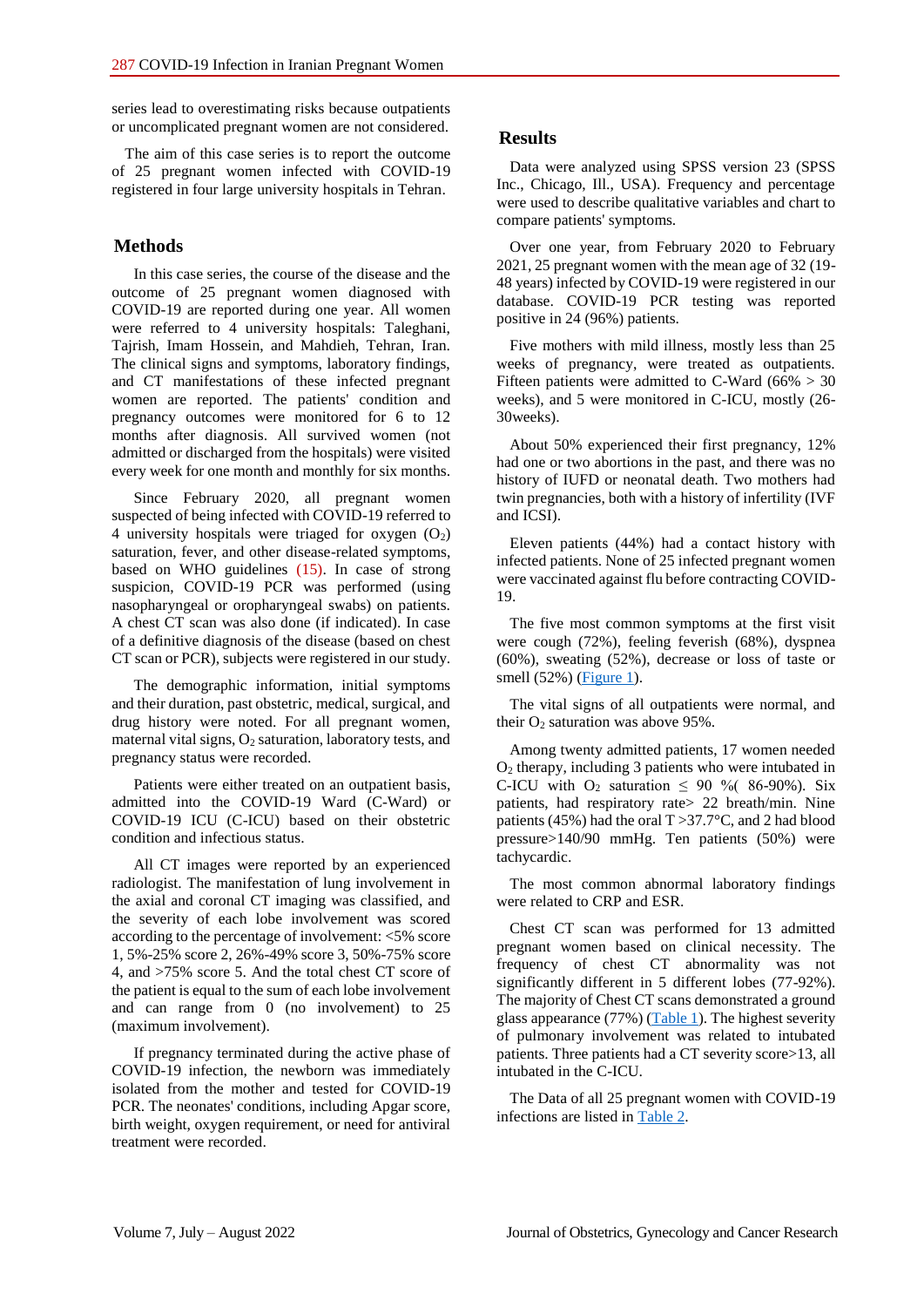

<span id="page-2-0"></span>**Figure 1. The frequency of symptoms in infected women with COVID-19**

<span id="page-2-1"></span>

|  |  | Table 1. Chest CT scan report in 13 admitted pregnant patients with COVID-19 infection |  |
|--|--|----------------------------------------------------------------------------------------|--|
|--|--|----------------------------------------------------------------------------------------|--|

| <b>Variable</b>            | No. Patients $(\% )$ |
|----------------------------|----------------------|
| <b>Ground glass</b>        | 10(77)               |
| <b>Consolidation</b>       | 6(46)                |
| <b>Crazy paving</b>        | 6(46)                |
| <b>Vascular thickening</b> | 4(31)                |
| <b>Pleural effusion</b>    | 1(8)                 |
| <b>Reversed Halo sign</b>  | $\theta$             |
| Lymphadenopathy            | $\mathbf{0}$         |

<span id="page-2-2"></span>**Table 2. The Chief Complaints, Clinical Characteristics, Treatments, and Outcomes of 5 outpatients, 20 C-Ward and 5 C-ICU admitted Women with COVID-19 infections** 

|       | <b>Presenting</b><br>complaints           | <b>GA</b>            | M<br>Ag<br>e | CT<br>scor<br>e | <b>Respirato</b><br>ry Status         | $\bf H$<br>$\mathbf{p}$ /<br>da<br>y | <b>Medical treatment</b>                                                                                                                           | <b>Moth</b><br><b>er</b><br>status | Complicati<br><sub>on</sub>  | <b>Neona</b><br>te<br><b>status</b> |
|-------|-------------------------------------------|----------------------|--------------|-----------------|---------------------------------------|--------------------------------------|----------------------------------------------------------------------------------------------------------------------------------------------------|------------------------------------|------------------------------|-------------------------------------|
| $1^*$ | Feeling<br>feverish,<br>cough,<br>dyspnea | $23w+$<br>3d<br>Twin | 35           | 14              | Invasive<br>ventilatio<br>$\mathbf n$ | 10                                   | H.Chl/ Azi/ Kaletra/<br>oseltamivir/ceftriaxone/<br>DiPhen/ vancomycin/<br>meropenem/<br>$IVIG=60mg/FFP=2/Pac$<br>$k$ cell=2                       | Dead                               | Myocarditi<br>S              | <b>IUFD</b>                         |
| $2*$  | FOF and<br>chills,<br>cough,<br>dyspnea   | $28w+$<br>2d<br>Twin | 48           | 20              | Invasive<br>ventilatio<br>$\mathbf n$ | 16                                   | H.Chl/ Kaletra/<br>oseltamivir/DiPhen/<br>vancomycin/<br>meropenem/<br>$IVIG=60mg/$<br>plasmapheresis/<br>Corticosteroid/<br>Tocolizomab/Ribavirin | Dead                               | <b>NEG</b>                   | Dead<br>(DIC)                       |
| $3*$  | Itching 6<br>$\text{mo}/$                 | $27w+$<br>6d         | 25           | 11              | O <sub>2</sub> with<br>mask           | 18                                   | H.Chl/ Azi/ ceftriaxone/<br>kaletra/oseltamivir/                                                                                                   | Dead                               | Cholestasis<br>liver failure | Dead<br>(RDS)                       |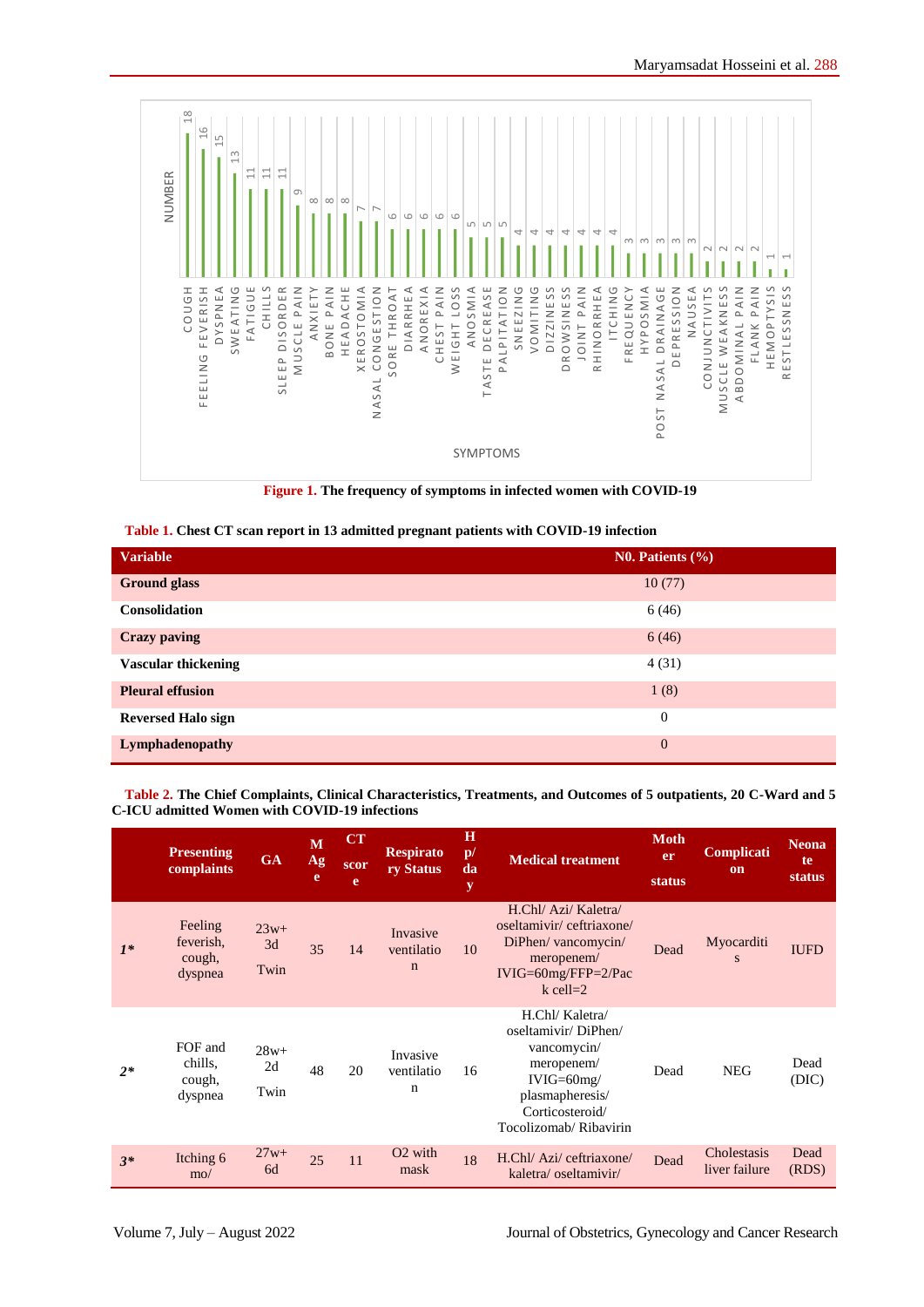|           | <b>Presenting</b><br>complaints                | <b>GA</b>                | M<br>Ag<br>e | CT<br>scor<br>e | <b>Respirato</b><br>ry Status         | $\mathbf H$<br>$\mathbf{p}$ /<br>da<br>${\bf y}$ | <b>Medical treatment</b>                                                                                | Moth<br>er<br>status | Complicati<br>on                  | <b>Neona</b><br>te<br>status |
|-----------|------------------------------------------------|--------------------------|--------------|-----------------|---------------------------------------|--------------------------------------------------|---------------------------------------------------------------------------------------------------------|----------------------|-----------------------------------|------------------------------|
|           | cough/jaund<br>ice 2 weeks                     |                          |              |                 |                                       |                                                  | corticosteroid/<br>cefazolin/metronidazole<br>$/$ FFP=11                                                |                      |                                   |                              |
| $4*$      | dyspnea                                        | 39w                      | 32           | 21              | Invasive<br>ventilatio<br>$\mathbf n$ | 9                                                | H.Chl / ceftriaxone/<br>kaletra/corticosteroid/<br>IVIG= $60$ mg/<br>interferon=5/<br>PLT=9/pack cell=1 | Good                 | <b>NEG</b>                        | NL <sub>4</sub>              |
| $5*$      | cough,<br>dyspnea                              | $29w+$<br>6d             | 27           |                 | O <sub>2</sub> with<br>mask           | 31                                               | H.Chl /betamethasone/<br>MgSO <sub>4</sub> /Indomethacin/<br>Digoxin/Isordil/<br>hydralazine            | Heart<br>failure     | Myocarditi<br>s /preterm<br>labor | NL                           |
| $6***$    | Cough,<br>dyspnea,<br>diarrhea                 | $17w+$<br>1 <sub>d</sub> | 35           |                 | O <sub>2</sub> with<br>mask           | $\overline{4}$                                   | H.Chl / Azi/<br>ceftriaxone/DiPhen                                                                      | Good                 | <b>NEG</b>                        | NL                           |
| $7**$     | labor pain                                     | $36w+$<br>6d             | 35           | $\mathbf{0}$    | Room air                              | $\mathbf{1}$                                     | No treatment                                                                                            | Good                 | <b>NEG</b>                        | NL                           |
| $8**$     | FOF, chills,<br>dry cough                      | $19w+$<br>3d             | 31           | 5               | $O2$ with<br>mask                     | 9                                                | H.Chl/ Azi/ ceftriaxone/<br>kaletra/oseltamivir/<br>salbutamol                                          | Good                 | <b>NEG</b>                        | NL                           |
| $9**$     | Cough,<br>dyspnea                              | 26w                      | 35           | 9               | O <sub>2</sub> with<br>mask           | 5                                                | H.Chl/ Azithromycin                                                                                     | Good                 | <b>NEG</b>                        | NL                           |
| $10^{**}$ | vaginal leak                                   | $38w+$<br>1 <sub>d</sub> | 21           |                 | O <sub>2</sub> with<br>mask           | 5                                                | H.Chl/ kaletra                                                                                          | Good                 | Thick<br>meconium                 | NL                           |
| $11**$    | FOF/labor<br>pain                              | $40w+$<br>2d             | 29           |                 | Room air                              | $\mathbf{1}$                                     | Azi/ceftriaxone/<br><b>DiPhen</b>                                                                       | Good                 | <b>NEG</b>                        | <b>NL</b>                    |
| $12**$    | FOF, cough                                     | $34w+$<br>6d             | 35           | 5               | O <sub>2</sub> with<br>mask           | 10                                               | H.Chl/ Azi/ ceftriaxone/<br>oseltamivir                                                                 | Good                 | Severe<br>preeclamps<br>ia        | <b>NL</b>                    |
| $13**$    | Diarrhea.<br>FOF, cough                        | 22w                      | 31           | 10              | O <sub>2</sub> with<br>mask           | 9                                                | H.Chl/ Azi/ Kaletra/<br>oseltamivir/ceftriaxone/<br>DiPhen                                              | Good                 | <b>NEG</b>                        | NL                           |
| $14**$    | labor pain                                     | 39w                      | 36           | 3               | O <sub>2</sub> with<br>mask           | 4                                                | H.Chl/ Azi/ ceftriaxone                                                                                 | Good                 | ${\rm NEG}$                       | NL                           |
| $15***$   | FOF, cough                                     | $38w+$<br>1 <sub>d</sub> | 35           |                 | O <sub>2</sub> with<br>mask           | $\overline{4}$                                   | H.Chl/ Azi/ oseltamivir                                                                                 | Good                 | <b>NEG</b>                        | NL                           |
| $16***$   | Itching                                        | $37w+$<br>4d             | 23           | 5               | Room air                              | 3                                                | H.Chl/ Azi/ cefazolin/<br>oseltamivir/                                                                  | Good                 | cholestasis                       | $\rm NL$                     |
| $17**$    | FOF,<br>cough,<br>dyspnea                      | $32w+$<br>4d             | 22           | $\,8\,$         | O <sub>2</sub> with<br>mask           | 8                                                | H.Chl/ Azi/ oseltamivir/<br>ceftriaxone/<br>dextromethorphan                                            | Good                 | <b>NEG</b>                        | NL                           |
| $18**$    | FOF/ROM                                        | $39w+$<br>6d             | 26           |                 | O <sub>2</sub> with<br>mask           | 1                                                | azithromycin                                                                                            | Good                 | <b>NEG</b>                        | NL                           |
| $19**$    | Fever chills,<br>cough,<br>dyspnea,<br>fatigue | $19w+$<br>4d             | 41           | $10\,$          | O <sub>2</sub> with<br>mask           | 5                                                | H.Chl / oseltamivir                                                                                     | Good                 | <b>NEG</b>                        | NL                           |
| $20**$    | FOF chills<br>headache,<br>myalgia             | $37w+$<br>1 <sub>d</sub> | 42           |                 | O <sub>2</sub> with<br>mask           | $\overline{4}$                                   | H.Chl/ Kaletra/ Azi/<br>ceftriaxone/<br>vancomycin/<br>plasmapheresis/Tocoliz<br>omab/ Ribavirin        | Good                 | <b>NEG</b>                        | NL                           |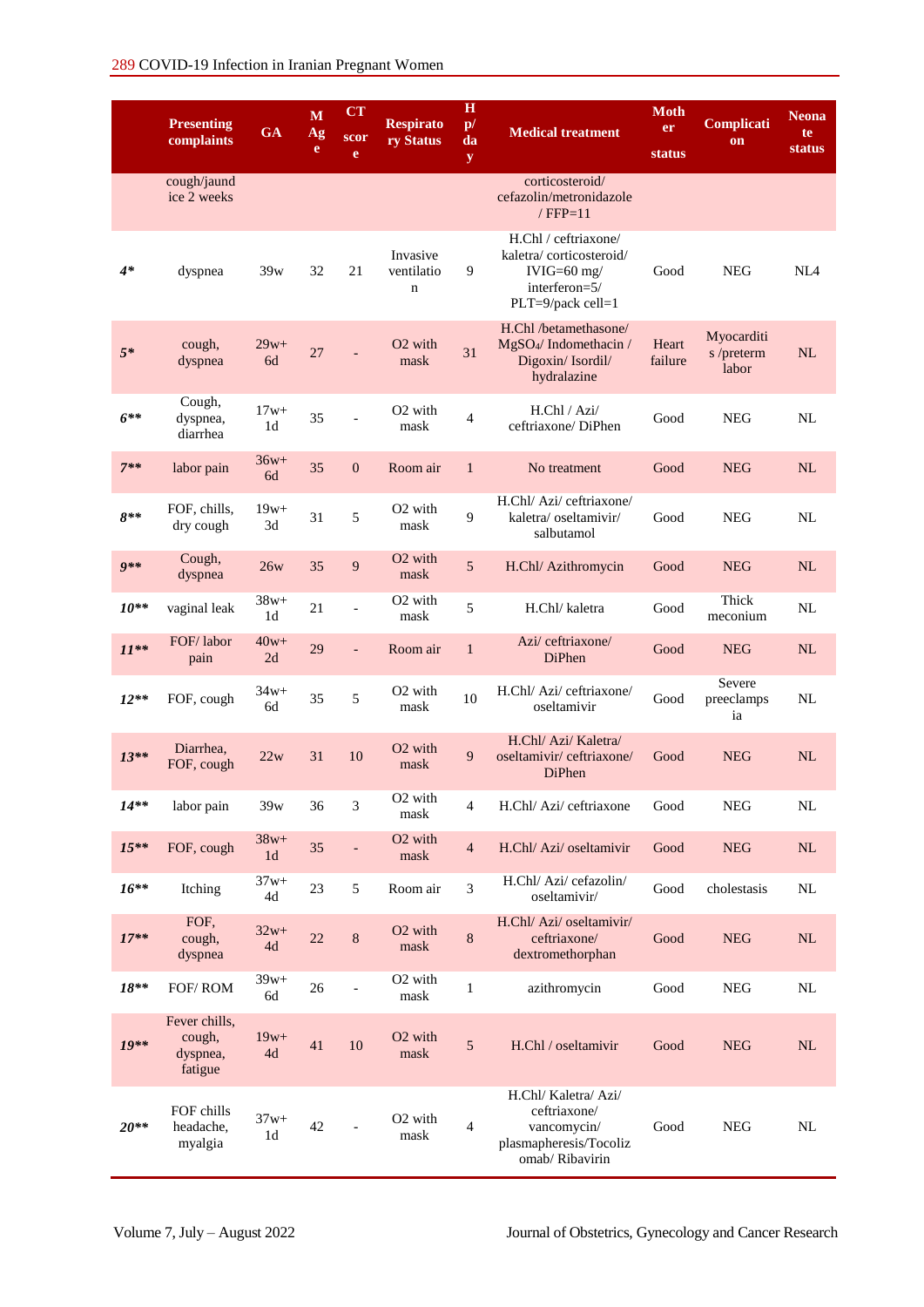|             | <b>Presenting</b><br>complaints                         | <b>GA</b>                | M<br>Ag<br>e | <b>CT</b><br>scor<br>e | <b>Respirato</b><br>ry Status                                         | $\bf{H}$<br>$\mathbf{p}/$<br>da<br>y | <b>Medical treatment</b>                              | <b>Moth</b><br>er<br>status | Complicati<br><sub>on</sub>                      | <b>Neona</b><br>te<br>status |
|-------------|---------------------------------------------------------|--------------------------|--------------|------------------------|-----------------------------------------------------------------------|--------------------------------------|-------------------------------------------------------|-----------------------------|--------------------------------------------------|------------------------------|
| $21**$<br>∗ | FOF, cough,<br>headache<br>myalgia                      | $15w+$<br>2d             | 35           |                        |                                                                       |                                      | H.Chl/ Azi/ Kaletra/<br>oseltamivir/                  | Good                        | <b>NEG</b>                                       | NL                           |
| $22**$<br>∗ | FOF chill,<br>cough                                     | $23w+$<br>1 <sub>d</sub> | 19           |                        |                                                                       |                                      | Azi                                                   | Good                        | <b>NEG</b>                                       | NL                           |
| $23**$<br>∗ | Cough,<br>nausea<br>vomiting,<br>myalgia                | $9w+1$<br>d              | 41           |                        |                                                                       |                                      | H.Chl                                                 | Good                        | <b>NEG</b>                                       | NL                           |
| $24**$<br>∗ | Myalgia                                                 | $16w+$<br>1 <sub>d</sub> | 43           |                        |                                                                       |                                      | No treatment                                          | Good                        | <b>NEG</b>                                       | NL                           |
| $25**$<br>∗ | <b>FOF</b>                                              | $27w+$<br>2d             | 25           |                        |                                                                       |                                      | No treatment                                          | Good                        | <b>NEG</b>                                       | <b>NL</b>                    |
|             | C-ICU Admission *<br>Dx: diagnosis<br>Azi: Azithromycin |                          |              |                        | C-Ward admission**<br>MR: Maternal request<br>DiPhen: Diphenhydramine |                                      | outpatient ***<br>FOF: Feeling of fever<br>NL: Normal |                             | H.Chl: Hydroxychloroquine<br>GA: gestational age |                              |

In 12 out of 20 admitted cases (44%), pregnancy terminated during hospitalization; 7 (58%) term pregnancies and 5 for obstetrical complications including fetal distress (28 W), IUFD (28 W), cholestasis (27 W), heart disease (34 W), and preterm labor (37 W). In this study, there were three maternal mortalities (12%) and overall low morbidity. Two patients died during the acute infection (in the C-ICU); both had twin pregnancies, a history of infertility, and died from cardiac arrest (one due to myocarditis). The third patient died due to hepatic failure five months after delivery.

Totally, there was 24 live birth from 23 mothers (1twin) and only two IUFD (twin). Thirteen neonates (from 12 mothers) were born during hospitalization. Three out of 13 neonates (23%) expired, who were all preterm (27-28 W). PCR was taken from all the rest neonates with only one positive result. The infected neonate was isolated and showed no symptoms of COVID-19 infection after birth.

In the 6-month follow-up of women discharged from the hospital, there was no readmission due to COVID-19 infection. Nearly all signs and symptoms ameliorated during the first 2 weeks after discharge; however, the dyspnea in three patients and cardiac status in one patient improved more slowly. The pregnancy and disease outcomes are summarized in [Table 3.](#page-4-0)

|                         |             |                | <b>Termination status</b> |                    | 6-month follow up |                                            |
|-------------------------|-------------|----------------|---------------------------|--------------------|-------------------|--------------------------------------------|
|                         | <b>Term</b> | <b>Preterm</b> | <b>Active</b><br>phase    | After<br>remission | mother            | neonate                                    |
| Out patients<br>$(N=5)$ | 5           | $\overline{0}$ | $\Omega$                  | 5                  | All OK            | All OK                                     |
| $C-Ward(N=15)$          | 13          | 2              | 8                         | $7\phantom{.0}$    | All OK            | All OK                                     |
| $C-ICU(N=5)$            |             | $\overline{4}$ | 5                         | $\theta$           | 3 dead            | 5 dead<br>$(2$ twin, $2$ IUFD, $1$<br>RDS) |

<span id="page-4-0"></span>**Table 3. The pregnancy and disease outcome in 25 pregnant women diagnosed with COVID-19 infection** 

In the following section, the obstetric care and outcomes of the 5 pregnant women admitted to C-ICU are described in detail.

#### **Case 1:**

A 35-year-old patient G2P0Ab1 with twin pregnancy conceived through ICSI procedure at a gestational age of 23w+3d. She complained of coughing, dyspnea, and feverishness. She had no past medical history. Her vital signs were normal,  $O_2$  saturation=91%, and reached 94% with nasal flow  $O_2$ . Fetal well-being was assessed by NST and ultrasound. COVID-19 PCR was positive. Spiral lung and mediastinal CT scans showed patchy consolidation in both lungs, especially the left lower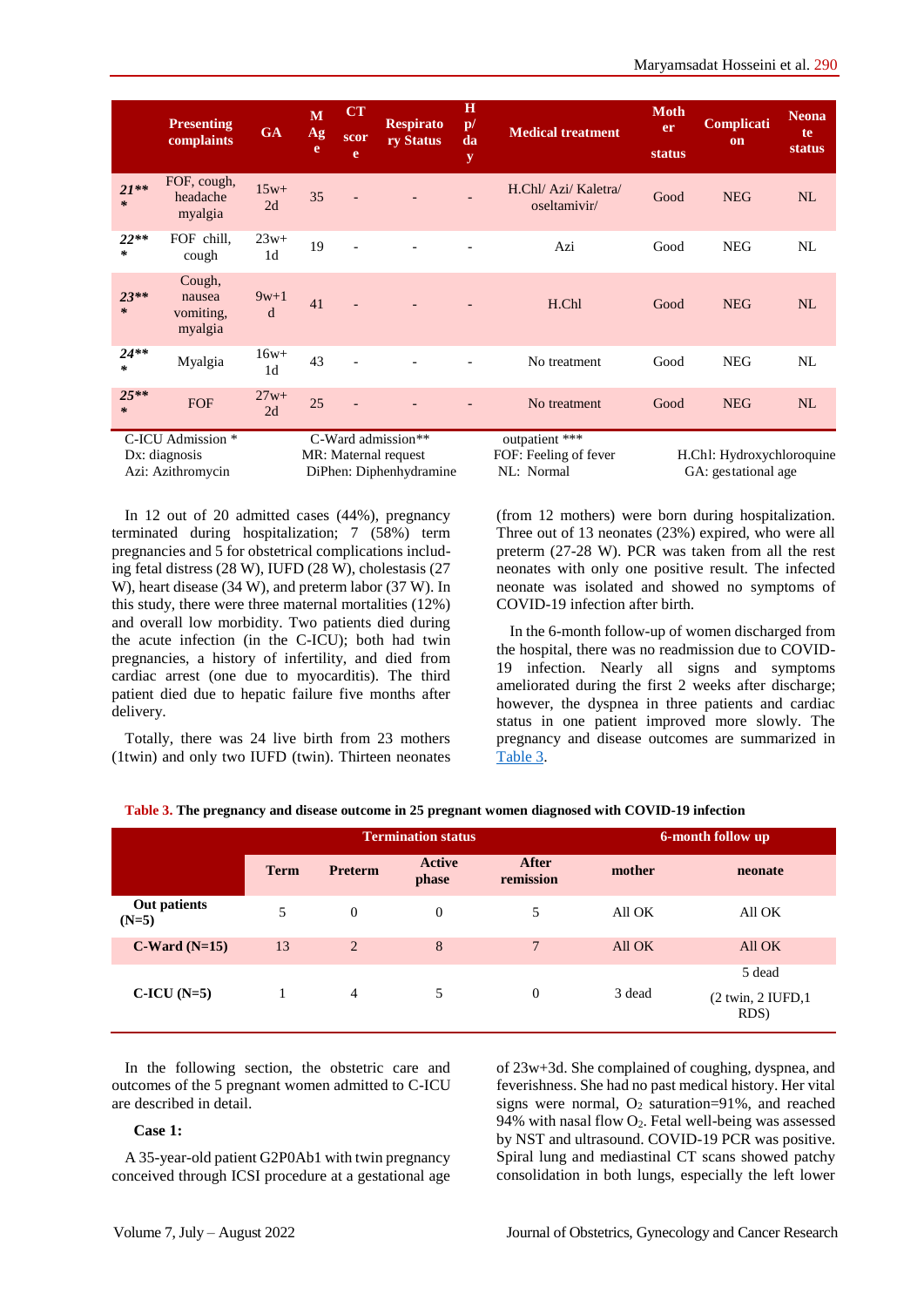lobe (LLL) [\(Figure 2\)](#page-5-0). She was first admitted to C-Ward and treated by Oseltamivir, Ceftriaxone, Hydroxychloroquine, Kaletra, and oxygen therapy. After 24 hours, the patient's condition worsened, and her O<sup>2</sup> saturation dropped to 84%. She was admitted to the C-ICU. After 36 hours, she was intubated due to deterioration of her respiratory status (RR= 40 breaths/min,  $O_2$  saturation = 65%).

The COVID-19 multidisciplinary team (including an anesthesiologist, perinatologist, infectious disease, C-ICU, and forensic medicine specialists) decided that termination of pregnancy would not improve the maternal condition. During C-ICU admission, she received 2 packed cells and a 3 day-trial of 20 mg/day intravenous immunoglobin (IVIG). She was suspected of having hospital-acquired pneumonia; a combination of intravenous (IV) vancomycin and meropenem were started, while azithromycin and ceftriaxone were tapered and then discontinued. The patient's general condition improved, and on the 13th day of hospitallization, she was extubated using a high-flow nasal cannula (HFNC). However, five days after extubation, the patient's condition deteriorated, resulting in reintubation and mechanical ventilation. Echocardiography and chest X-ray demonstrated cardiomegaly and a modest decline in left ventricular ejection fraction (about 35%). Further imaging demonstrated an extensive involvement of the lung tissues with possible cardiogenic pulmonary edema. The laboratory tests deteriorated, especially hepatic tests and coagulation profiles. She received two units of fresh frozen plasma. Her pregnancy terminated spontaneously through vaginal delivery. Meanwhile, she developed episodes of refractory hypotension, and her ejection fraction declined to 10-15%. Unfortunately, the patient's general and hemodynamic status deteriorated, and she died of cardiac arrest.



**Figure 2. Patient no.1 CT scan images**

<span id="page-5-0"></span>Noncontrast chest CT scan showed diffuse alveolar opacities with consolidation and ground glass patterns in posterior aspects of lower lobes of both lungs, mostly compatible with viral pneumonia.

#### **Case 2**

A 48-year-old woman, G2P1 (previous vaginal live/delivery), with GA= 28w+2d, twin pregnancy (conceived through IVF procedure with donated egg) was referred to hospital. She complained of fever, chills, cough, and dyspnea, which started 3 days before her referral. She had no past medical history but had 3 previous surgeries, including appendectomy, abdomennoplasty, and rhinoplasty. On admission, her vital signs were PR=110 bpm/min, T=38.8, RR=24,  $O<sub>2</sub>$ Sat=87% in room air, and 95% on supplemental oxygen. Laboratory findings were: AST=66 U/L, ALT=38U/L, LDH=908 U/L, ESR=60mm/hr, CRP=81.9mg/L. Her COVID-19 PCR test was positive. Initial treatment was with kaletra, hydroxylchloroquine, tocilizumab, oseltamivir, prednisolone, vancomycin, meropenem, IVIG and oxygen. Unfortunately, after 2 days the patient's clinical condition worsened. Her RR=30 breath/min, T=39.5°C, and  $O_2$  sat=60%, with associated fetal distress. The pregnancy terminated by emergency cesarean section and delivery of a live female infant (weighing 1210 grams), and a live male infant weighing 1300 grams. Both babies admitted in

neonatal C-ICU, and both babies tested negative for COVID-19. The mother was transported to C-ICU and extubated. Laboratory data improved: LFT = normal, LDH- 538 U/L,  $ESR = 6$  mm/h and  $CRP = 15$ mg/L. Unfortunately, severe respiratory distress occurred de novo and O2 saturation decreased from 82% to 30-46%, requiring re-intubation. The platelet count decreased to 93,000. Liver and renal tests increased again (AST=291 U/L, ALT=75 U/L, Cr=1.67mg/dL, BUN=41mg/dL, INR>6, PTT>120sec, PT>60sec). Plasmapheresis was performed and finally, after 16 days of hospitalization the patient died of cardiac arrest. Both infants also died due to extensive DIC.

#### **Case 3**

A 25-year-old G1P0 with GA: 27w+6d and no past medical history presented dry cough, dyspnea, anorexia, and diarrhea that started 2 weeks before her referral. She also reported jaundice during the last few months. At the first visit, her vital signs were stable and O<sup>2</sup> saturation was 96% in room air, Hb=9.8g/dL, AST=37 U/L, ALT=30 U/L, Bili T=25 mg/dL, Bili D=15mg/dL, ALP=650U/L, LDH=750U/L, ESR=49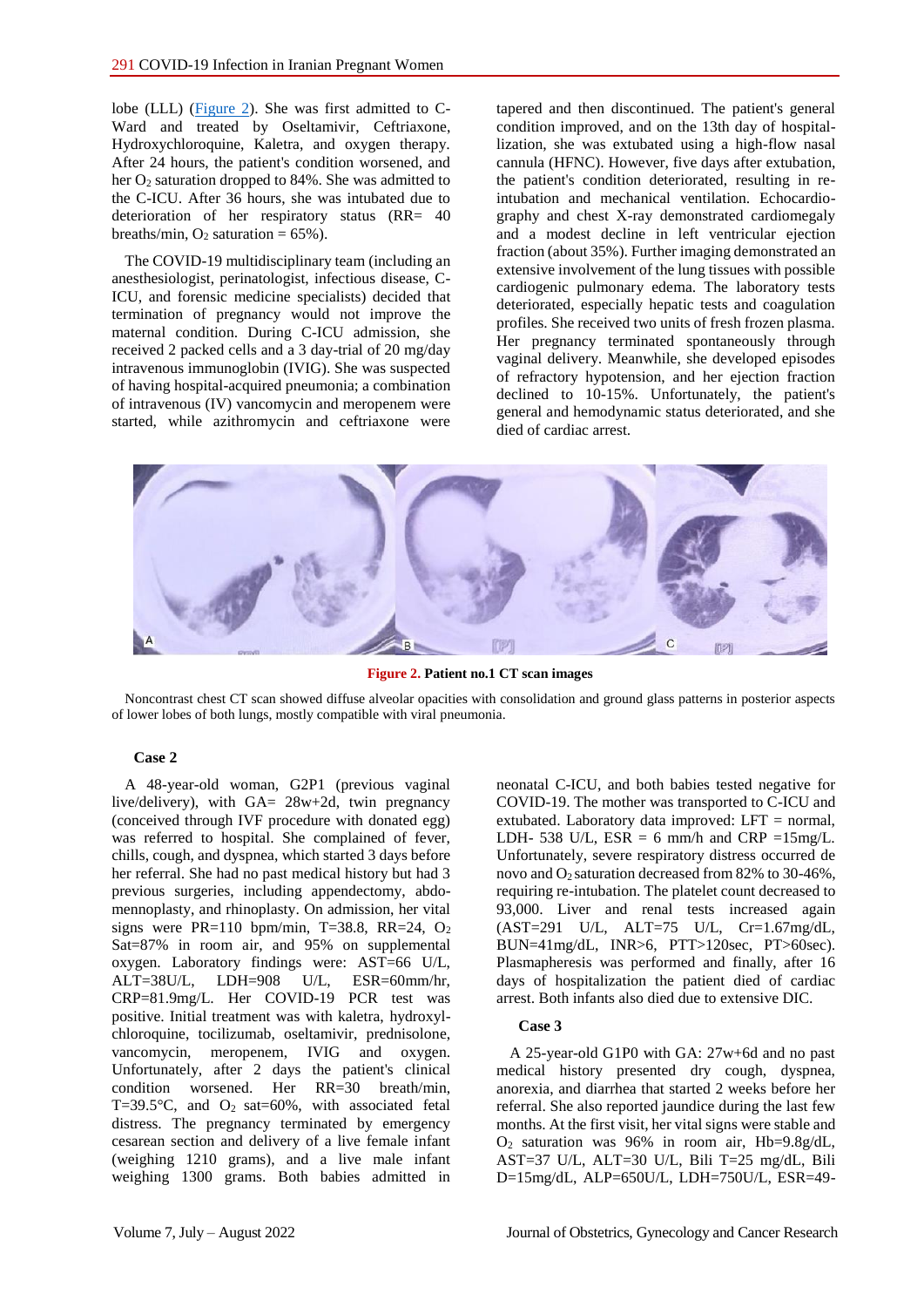mm/h, CRP=39mg/L, INR=2.4. In her last laboratory data (3 days before the referral), Bili T=20mg/dL, Bili D=13 mg/dL, ALP= 970U/L and ESR=55mm/h with normal LFT had been reported. The liver ultrasound was normal. She was treated with Azithromycin and Ursodeoxycholic acid (UDCA) and admitted to the C-ICU. Her COVID-19 PCR teat was positive. Chest CT scan showed bilateral patchy ground-glass appearance, with more prominent consolidation in the lower and peripheral zones. An emergency C/S was performed due to cholestasis. A live female infant with an Apgar score of 8/10, weighing 1070 grams, was born and admitted to neonatal C-ICU due to prematurity and respiratory distress. The mother was treated with FFP, hydrocortisone, hydroxyzine, cefazolin, ceftriaxone, Kaletra, oseltamivir, hydroxychloroquine, N-acetyl cysteine (NAC), and metronidazole. The first day after C/S; the lab data showed: AST=37 U/L, ALT=63 U/L, ALP=619 U/L, LDH=1256 U/L, ESR=85 mm/hr, INR=2.93, Bili T=39.5 mg/dL, Bili D=18.9 mg/dL), with  $O_2$  saturation declining to 80%. The liver increased in size, measured by ultrasound (130 mm). Liver biopsy showed parenchyma with prominent sinusoidal dilation, canalicular and centrilobular cholestasis (liver injury with predominantly cholestatic pattern), mild lobular inflammation, and hepatocytes anisonucleosis with ballooning degeneration (drug induced liver disease). As treatment continued, the patient's clinical condition and chest CT scan gradually improved. She was discharged from C-ICU after 10 days. She received azithromycin, hydroxychloroquine, ceftriaxone and meropenem in the C-Ward. After 8 days, she was discharged from the hospital with stable vital signs  $(O_2$  saturation =93%, INR=1, ESR =26 mm/h, CRP=17 mg/L) and a prescription of rifampin, prednisolone, and hydroxychloroquine. This patient did not come back to the clinic for follow-up, and after contacting her family by telephone, it was discovered that the patient had been admitted to another center and

subsequently died 5 months after delivery due to hepatic failure.

#### **Case 4**

A 32-year-old lady G2P1 (previous live birth by cesarean section) with GA= 39w+1d presented dyspnea (which started one week previously), nasal congestion, sweating, cough, chest pain, sleep disorder, and otalgia. She had a past medical history of hypothyroidism (diagnosed 4 years ago), congenital achalasia (treated surgically), and ITP (from 13 years of age, requiring hydrocortisone injections 100 mg 3 times a day from 3 weeks before hospitalization). Her vital signs were: T=39.4°C, PR=104 bpm/min, RR=36 breath/min,  $O_2$  saturation = 89% in room air and 91% with O<sub>2</sub> mask. Initial laboratory tests showed: WBC=10700, (Lymph=6%), PLT=58000, AST=70 U/L, ALT=91 U/L, ESR=18 mm/h and CRP=38.5 mg/L. She was the only patient amongst these 25 women whose COVID-19 PCR testing was negative, but her clinical presentation and chest CT scan findings supported a diagnosis of COVID-19 [\(Figure 3\)](#page-6-0). Before her admission to C-ICU, her pregnancy was terminated by an emergency CS. A live female infant weighing 3800g with an Apgar score of 9/10 was born and her COVID-19 PCR testing was also negative. In C-ICU, she received hydroxychloroquine, Kaletra, ceftriaxone, and levothyroxine, 5 doses of interferon beta, 60 g IVIG, and prednisolone. Although ESR and CRP increased to 56 mm/h and 69 mg/L, respectively, the LFT decreased. After 9 days of hospitalization, the patient was discharged in a very good condition and ordered to self-quarantine at home for a further 5 days while receiving hydroxychloroquine. Most of her symptoms were resolved 10 days after the discharge. Both mother and baby are healthy after six months of follow-up.



**Figure 3. Patient no.4 CT scan images.**

<span id="page-6-0"></span>Noncontrast CT scan images revealed peripheral ground-glass opacities and crazy paving patterns associated with mosaic attenuation of lungs secondary to air trapping. These findings are highly suggestive of viral pneumonia.

#### **Case 5**

A 27-year-old woman, G1P0, with GA= 29w+6d, with a history of hypothyroidism during pregnancy, treated with levothyroxine, was referred to hospital. She complained of feeling feverish, rigors, sweating, myalgia, productive cough, fatigue, conjunctivitis, dry mouth, sore throat, sneezing, nasal and throat itching, dyspnea, palpitations, anorexia, headache, dizziness, depression, nervousness, vomiting, flank pain, sleep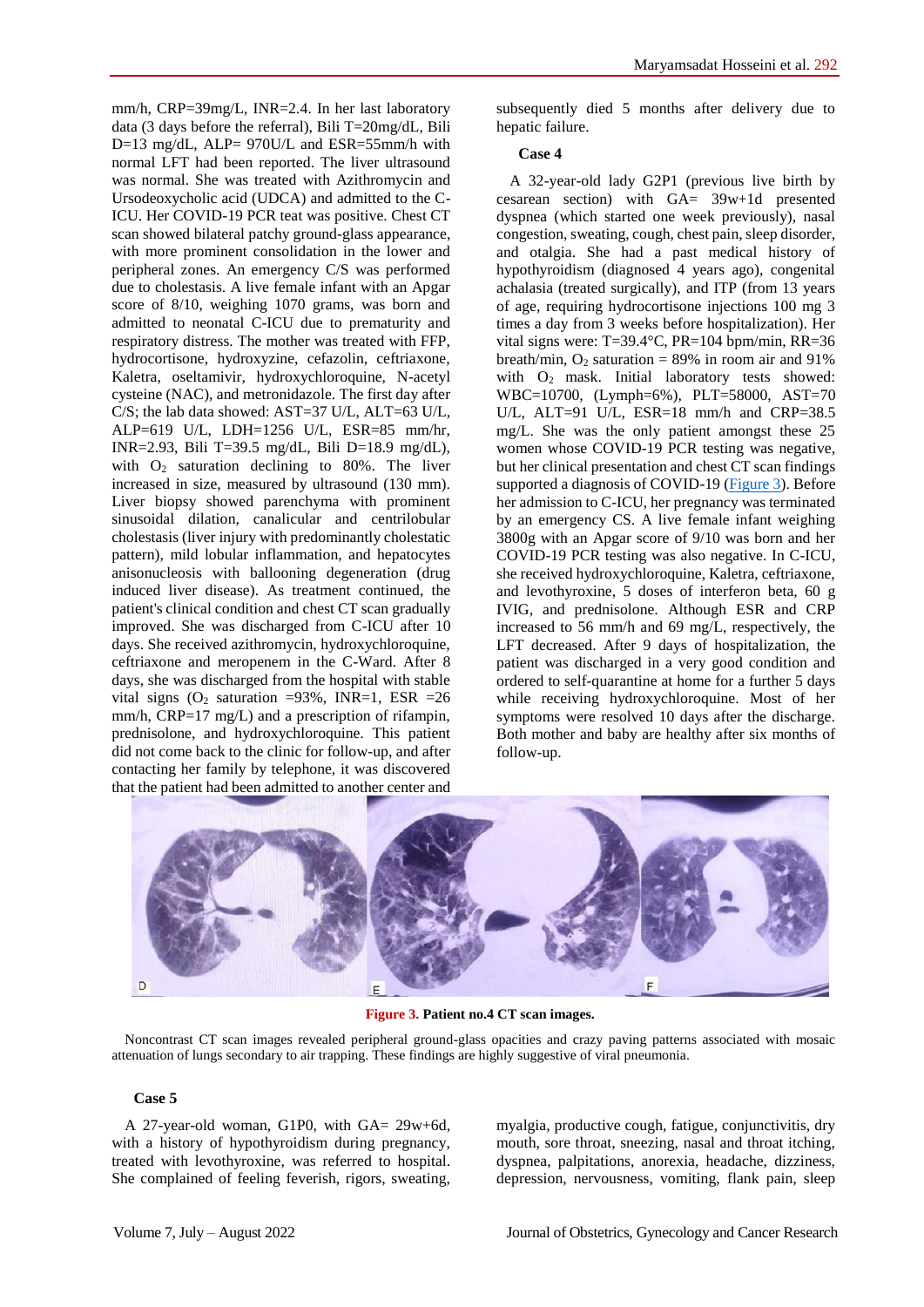disorder and pruritus. Her COVID-19 PCR test was positive. Her vital signs were stable and laboratory tests were: WBC=7900, Lymph= 15%, Hb= 9.8 g/dL, PLT=214000, AST=15 U/L, ALT=20 U/L, ALP=575 U/L, LDH=634 U/L, Urea=18mg/dL, Cr=0.9 mg/dL, ESR=47 mm/h, CRP=16.3 mg/L. During her admission, she also had mild uterine contractions. Hydroxychloroquine, betamethasone, magnesium sulfate, and Indomethacin were commenced. After 6 days, she was transferred to the C-ICU due to severe dyspnea. Her contractions stopped after 1 day. Proteinuria (1386 grams) was detected in the 24-hour urine sample, and echocardiography showed severe eccentric mitral regurgitation (MR) to lateral wall, pulmonary artery pressure (PAP)= 58mmHg, mild left ventricle (LV) dilatation with dysfunction, raised LV filling, and pressure, with an ejection fraction (EF) of =25%. The patient was then admitted to the C-ICU. Due to severe dyspnea, the MDT suggested postponing delivery until 34 weeks of gestational age. Treatment for possible viral myocarditis (due to COVID-19 or peripartum cardiomyopathy) was initiated. She received digoxin, Isordil, and hydralazine. Finally, at 34 weeks of gestational age, CS was performed (due to maternal condition, threatened preterm labor, and breech presentation). A live male infant weighing 2410 grams was delivered, with an Apgar score of 9/10, and he was admitted to NICU. After delivery, the mother's respiretory function improved, and her cough stopped. She was transferred to C-Ward and then discharged from the hospital. The infant was also intubated due to respiratory distress, and after extubation, he had one seizure episode treated with phenobarbital. The baby had no further seizures after discontinuation of treatment and was ultimately discharged in a good general condition. After 6 months of follow-up, the ejection fraction showed a modest improvement to just 40%. The echocardiography (at 6 months) was as follows: Moderate LV systolic dysfunction, Apicoseptal hypokinesia, NL left atrium (LA) and right atrium (RA) size, NL right ventricle (RV) function, mild to moderate MR, mild tricuspid regurgitation (TR), NL PAP at rest systolic pulmonary artery pressure SPAP= 30mmHg, EF=40%). Clinically, the mother and baby remain in good condition.

## **Discussion**

In this case series, we reported 25 COVID-19 infected pregnant women with positive signs, symptoms, and positive PCR testing in 24 out of 25.

In our report, the symptoms, signs, lab data of infected pregnant women were similar to the other reports. Fever, cough, dyspnea as the predominant symptoms **(11, 16, 17)**, the decreased oxygen saturation <95%, tachycardia, fever (45%) **(16-19)** as the most significant signs, and high CRP level as the most common abnormal laboratory data are revealed **(2, 18)**. The most common finding on the Chest CT scan of 13 patients was a ground-glass appearance,

which was similar to other data **(8-10, 19)**. As expected, the trend of CT severity score was associated with disease severity, C-ICU hospitalization, and intubation.

Among these 25 pregnant women, the vertical transmission was very low (one out of 23 live neonates). Some other studies confirmed the rare vertical transmission **(11-12, 20)**.

Similar to some other published articles **(21-23)**, the maternal mortality rate in our report was 12% (3out of 25), all preterm (23-28weeks). Two of the expired mothers had twin pregnancies. This could be explained by the fact that all possible effects of the virus on host cells and vice versa, which deteriorate normal organ function, could get worst in pregnant women and that the immunological changes during pregnancy increase susceptibility to viral infections, in particular respiratory pathogens **(24-26)**. Consequently, pregnant women are more intolerant to hypoxia, especially in twin pregnancy and in early third trimester when maximum cardiac output happens and make the mother more prone to develop severe pneumonia, which is predisposing to hypoxemic respiratory failure due to COVID‐19 pneumonia.

## **Conclusion**

In this case series, among 25 women with confirmed COVID-19, maternal, fetal, and neonatal mortality happened mostly in the early third trimester and in twin pregnancy.

## **Acknowledgments**

This study was funded and supported by the Preventative Gynecology Research Center, Shahid Beheshti University of Medical Sciences, Tehran, Iran.

## **Author's Contributions**

MS: supervision, collected the data. FF: Conceived and designed the analysis, drafting and revising the manuscripts in English. MM: wrote the paper contributed data or analysis tools. SMA, LA, SS, TJ, PP, SA, MY, BN, SZ, SH, MH, MMM, SPS, AM, DA: collected the data. TV. TV: Contributed data or analysis tools; performed the analysis.

## **Conflict of Interest**

The authors declared no conflict of interest.

## **Availability of Data and Materials**

The data set collected and analyzed during the current study is available from the corresponding author on reasonable request.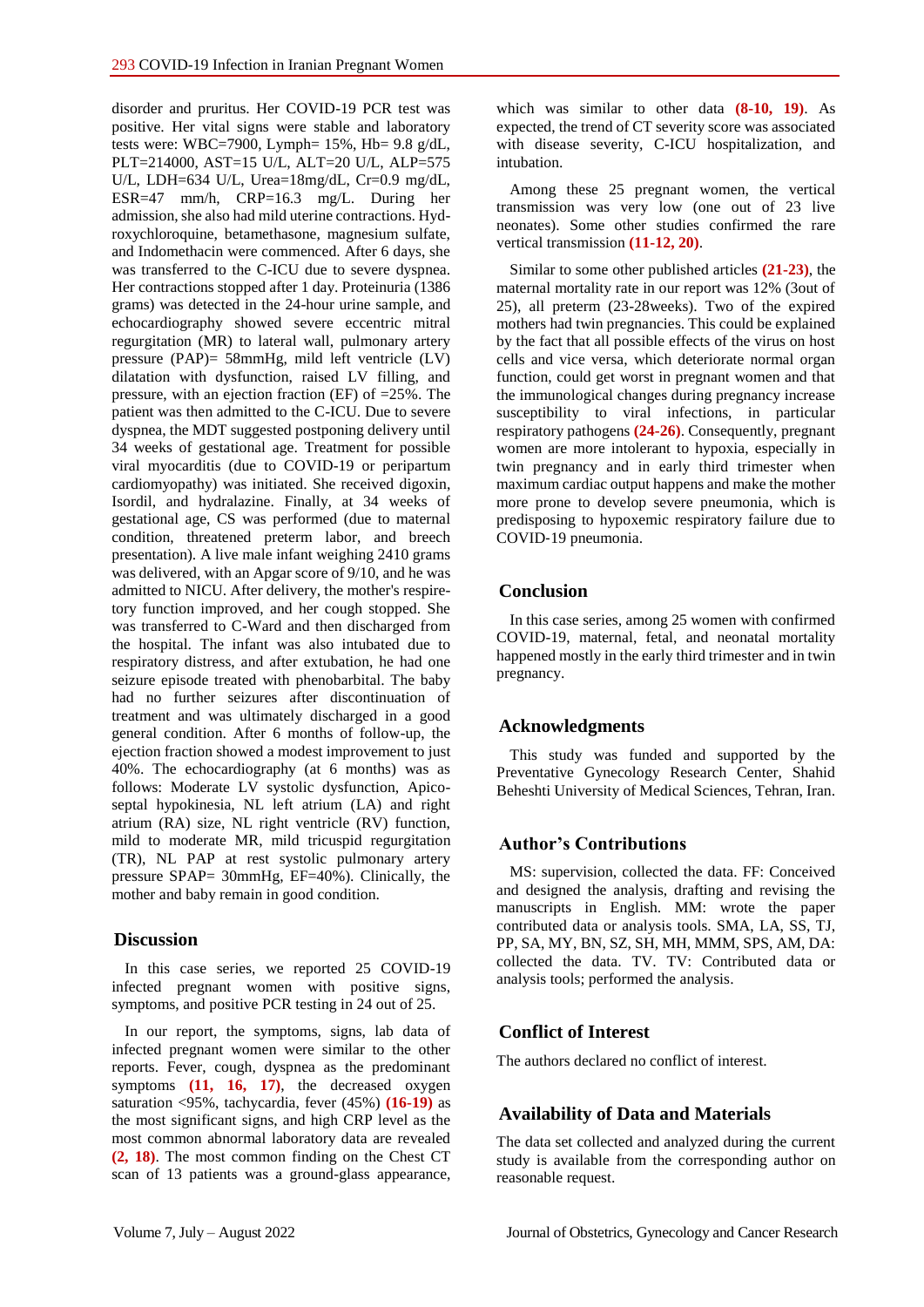## **Ethics Approval**

This study was approved by the Ethics Committee of Shahid Beheshti University of Medical Sciences (IR.SBMU.RESEARCH.REC.1399.766).

# **Consent to Participate**

Informed consent was obtained from all individual participants included in the study.

## **Consent for Publication**

Not applicable.

## **References**

- 1. Lu S, Lin J, Zhang Z, Xiao L, Jiang Z, Chen J, Hu C, Luo S. Alert for non‐respiratory symptoms of coronavirus disease 2019 patients in epidemic period: A case report of familial cluster with three asymptomatic COVID‐19 patients. J Med Virol. 2021;93(1):518-21. [\[DOI:10.1002/jmv.25776\]](https://doi.org/10.1002/jmv.25776) [\[PMID\]](https://www.ncbi.nlm.nih.gov/pubmed/32190904)
- 2. Zeng JH, Liu YX, Yuan J, Wang FX, Wu WB, Li JX, et al. First case of COVID-19 complicated with fulminant myocarditis: a case report and insights. Infection. 2020;48(5):773-7. [\[PMCID\]](http://www.ncbi.nlm.nih.gov/pmc/articles/PMC7146072) [\[DOI:10.1007/s15010-020-01424-5\]](https://doi.org/10.1007/s15010-020-01424-5) [\[PMID\]](https://www.ncbi.nlm.nih.gov/pubmed/32277408)
- 3. Chan JF, Yuan S, Kok KH, To KK, Chu H, Yang J, et al. A familial cluster of pneumonia associated with the 2019 novel coronavirus indicating person-to-person transmission: a study of a family cluster. Lancet. 2020;395(10223):514-23. [\[DOI:10.1016/S0140-6736\(20\)30154-9\]](https://doi.org/10.1016/S0140-6736(20)30154-9)
- 4. Han C, Duan C, Zhang S, Spiegel B, Shi H, Wang W, Zhang L, Lin R, Liu J, Ding Z, Hou X. Digestive symptoms in COVID-19 patients with mild disease severity: clinical presentation, stool viral RNA testing, and outcomes. Am J Gastroenterol. 2020; 115(6):916-23. [\[PMCID\]](http://www.ncbi.nlm.nih.gov/pmc/articles/PMC7172493) [\[DOI:10.14309/ajg.0000000000000664\]](https://doi.org/10.14309/ajg.0000000000000664) [\[PMID\]](https://www.ncbi.nlm.nih.gov/pubmed/32301761)
- 5. Puntmann VO, Carerj ML, Wieters I, Fahim M, Arendt C, Hoffmann J, et al. Outcomes of cardiovascular magnetic resonance imaging in patients recently recovered from coronavirus disease 2019 (COVID-19). JAMA Cardiol. 2020;5(11):1265-73. [\[PMCID\]](http://www.ncbi.nlm.nih.gov/pmc/articles/PMC7385689) [\[DOI:10.1001/jamacardio.2020.3557\]](https://doi.org/10.1001/jamacardio.2020.3557) [\[PMID\]](https://www.ncbi.nlm.nih.gov/pubmed/32730619)
- 6. Huang L, Zhao P, Tang D, Zhu T, Han R, Zhan C, et . Cardiac involvement in patients recovered from COVID-2019 identified using magnetic resonance imaging. Cardiovasc Imag. 2020;13(11):2330-9. [\[PMCID\]](http://www.ncbi.nlm.nih.gov/pmc/articles/PMC7214335) [\[DOI:10.1016/j.jcmg.2020.05.004\]](https://doi.org/10.1016/j.jcmg.2020.05.004) [\[PMID\]](https://www.ncbi.nlm.nih.gov/pubmed/32763118)
- 7. Ai T, Yang Z, Hou H, Zhan C, Chen C, Lv W, et al. Correlation of chest CT and RT-PCR testing for coronavirus disease 2019 (COVID-19) in China: a report of 1014 cases. Radiology. 2020;296(2):E32-40.

#### [\[DOI:10.1148/radiol.2020200642\]](https://doi.org/10.1148/radiol.2020200642) [\[PMID\]](https://www.ncbi.nlm.nih.gov/pubmed/32101510) [\[PMCID\]](http://www.ncbi.nlm.nih.gov/pmc/articles/PMC7233399)

- 8. Liu D, Li L, Wu X, Zheng D, Wang J, Yang L, et al. Pregnancy and Perinatal Outcomes of Women With Coronavirus Disease (COVID-19) Pneumonia: A Preliminary Analysis. AJR Am J Roentgenol. 2020;215(1):127-32. [\[DOI:10.2214/AJR.20.23072\]](https://doi.org/10.2214/AJR.20.23072) [\[PMID\]](https://www.ncbi.nlm.nih.gov/pubmed/32186894)
- 9. Liu H, Liu F, Li J, Zhang T, Wang D, Lan W. Clinical and CT imaging features of the COVID-19 pneumonia: Focus on pregnant women and children. J Infect. 2020;80(5):e7-13. [\[PMCID\]](http://www.ncbi.nlm.nih.gov/pmc/articles/PMC7156118) [\[DOI:10.1016/j.jinf.2020.03.007\]](https://doi.org/10.1016/j.jinf.2020.03.007) [\[PMID\]](https://www.ncbi.nlm.nih.gov/pubmed/32171865)
- 10. Long C, Xu H, Shen Q, Zhang X, Fan B, Wang C, et al. Diagnosis of the Coronavirus disease (COVID-19): rRT-PCR or CT?. Eur J Radiol. 2020;126:108961. [\[DOI:10.1016/j.ejrad.2020.108961\]](https://doi.org/10.1016/j.ejrad.2020.108961) [\[PMID\]](https://www.ncbi.nlm.nih.gov/pubmed/32229322) [\[PMCID\]](http://www.ncbi.nlm.nih.gov/pmc/articles/PMC7102545)
- 11. Chen H, Guo J, Wang C, Luo F, Yu X, Zhang W, et al. Clinical characteristics and intrauterine vertical transmission potential of COVID-19 infection in nine pregnant women: a retrospective review of medical records. Lancet. 2020;395(10226):809-15. **[\[DOI:10.1016/S0140-](https://doi.org/10.1016/S0140-6736(20)30360-3)** [6736\(20\)30360-3\]](https://doi.org/10.1016/S0140-6736(20)30360-3)
- 12. Liu W, Wang Q, Zhang Q, Chen L, Chen J, Zhang B, et al. Coronavirus disease 2019 (COVID-19) during pregnancy: a case series.
- 13. Yu N, Li W, Kang Q, Xiong Z, Wang S, Lin X, Liu Y, Xiao J, Liu H, Deng D, Chen S. Clinical features and obstetric and neonatal outcomes of pregnant patients with COVID-19 in Wuhan, China: a retrospective, single-centre, descriptive study. Lancet Infect Dis. 2020;20(5):559-64. [\[DOI:10.1016/S1473-3099\(20\)30176-6\]](https://doi.org/10.1016/S1473-3099(20)30176-6)
- 14. Schwartz DA. An analysis of 38 pregnant women with COVID-19, their newborn infants, and maternal-fetal transmission of SARS-CoV-2: maternal coronavirus infections and pregnancy outcomes. Arch Pathol Lab Med. 2020;144(7):799-805. [\[DOI:10.5858/arpa.2020-](https://doi.org/10.5858/arpa.2020-0901-SA) [0901-SA\]](https://doi.org/10.5858/arpa.2020-0901-SA) [\[PMID\]](https://www.ncbi.nlm.nih.gov/pubmed/32180426)